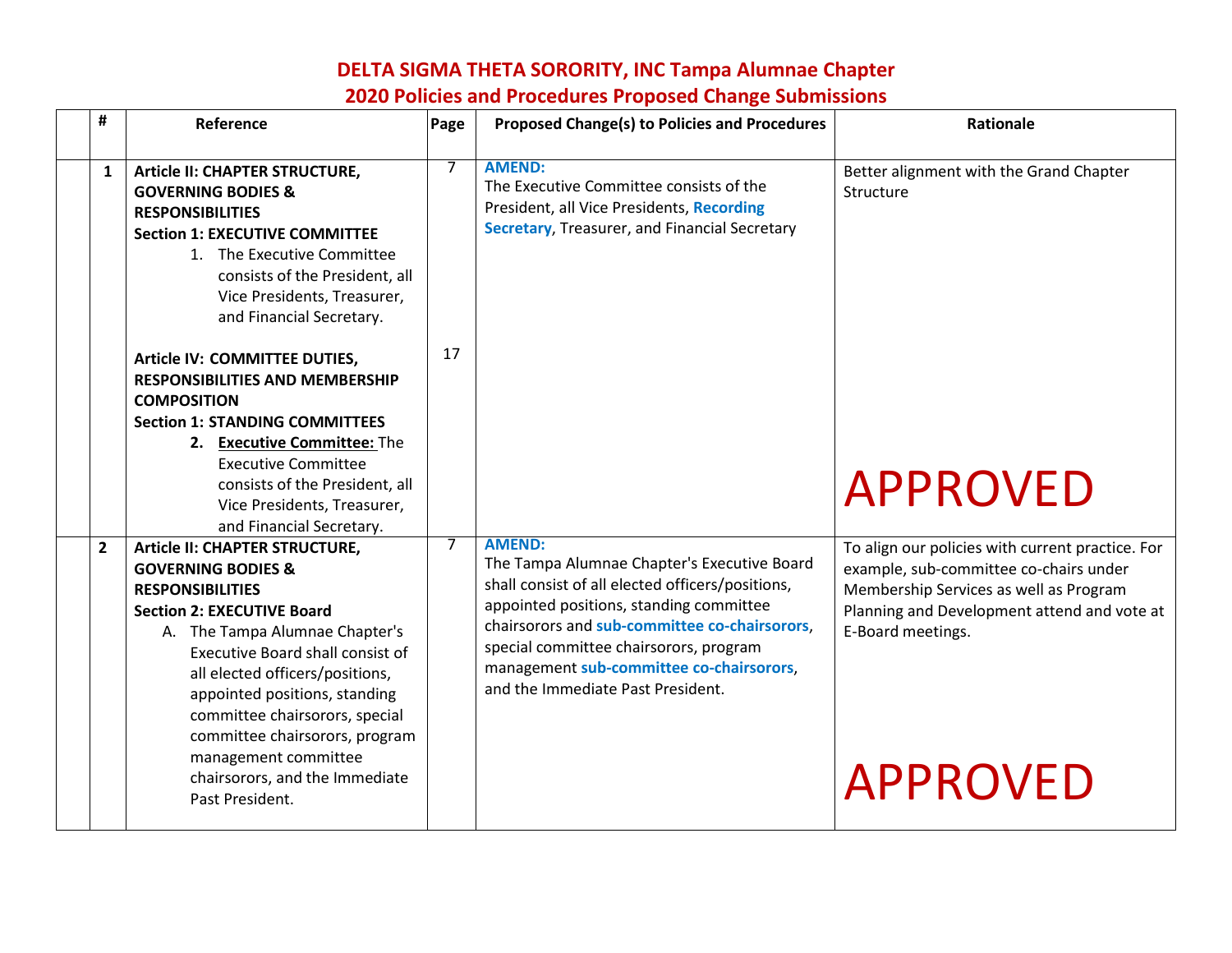# **DELTA SIGMA THETA SORORITY, INC Tampa Alumnae Chapter**

| <b>2020 Policies and Procedures Proposed Change Submissions</b> |  |  |
|-----------------------------------------------------------------|--|--|
|-----------------------------------------------------------------|--|--|

| 3 | Article III: ELECTED OFFICERS and<br><b>OTHER LEADERSHIP POSITIONS</b><br><b>Section 1: Duties and Responsibilities of</b><br><b>Elected Officers</b><br><b>B. First Vice President:</b><br>2. Coordinates the Five Point Programs,<br>Social Action, May Week, Scholarship<br>and Arts and Letters Committees                                                                                           | 10 | <b>AMEND:</b><br><b>Provides oversight to the Risk Management,</b><br>Five Point Programs, Social Action, May Week,<br>Scholarship, and Arts and Letters Committees                                                                     | To align our policies with current practice.<br><b>APPROVED</b>                                                         |
|---|----------------------------------------------------------------------------------------------------------------------------------------------------------------------------------------------------------------------------------------------------------------------------------------------------------------------------------------------------------------------------------------------------------|----|-----------------------------------------------------------------------------------------------------------------------------------------------------------------------------------------------------------------------------------------|-------------------------------------------------------------------------------------------------------------------------|
| 4 | Article III: ELECTED OFFICERS and<br><b>OTHER LEADERSHIP POSITIONS</b><br><b>Section 1: Duties and Responsibilities of</b><br><b>Elected Officers</b><br><b>C. Second Vice President:</b><br>1. Provides oversight of all Standing<br>Committees in the chapter, except<br>Program Planning and Development,<br>Social Action, May Week, Scholarship,<br>Arts and Letters and Fundraising<br>committees. | 10 | <b>AMEND:</b><br>Provides oversight of all Standing Committees in<br>the chapter, except Program Planning and<br>Development, Risk Management, Social Action,<br>May Week, Scholarship, Arts and Letters and<br>Fundraising committees. | To align our policies with current practice.<br><b>APPROVED</b>                                                         |
| 5 | Article III: ELECTED OFFICERS and<br><b>OTHER LEADERSHIP POSITIONS</b><br><b>Section 1: Duties and Responsibilities of</b><br><b>Elected Officers</b><br><b>G. Corresponding Secretary:</b><br>4. Assists President with the preparation<br>and distribution of monthly newsletter.                                                                                                                      | 11 | <b>DELETE and AMEND:</b><br>Assists President with the preparation and<br>distribution of <b>monthly chapter</b> newsletter.                                                                                                            | To allow flexibility in distribution of chapter<br>newsletter based on changing needs of<br>chapter.<br><b>APPROVED</b> |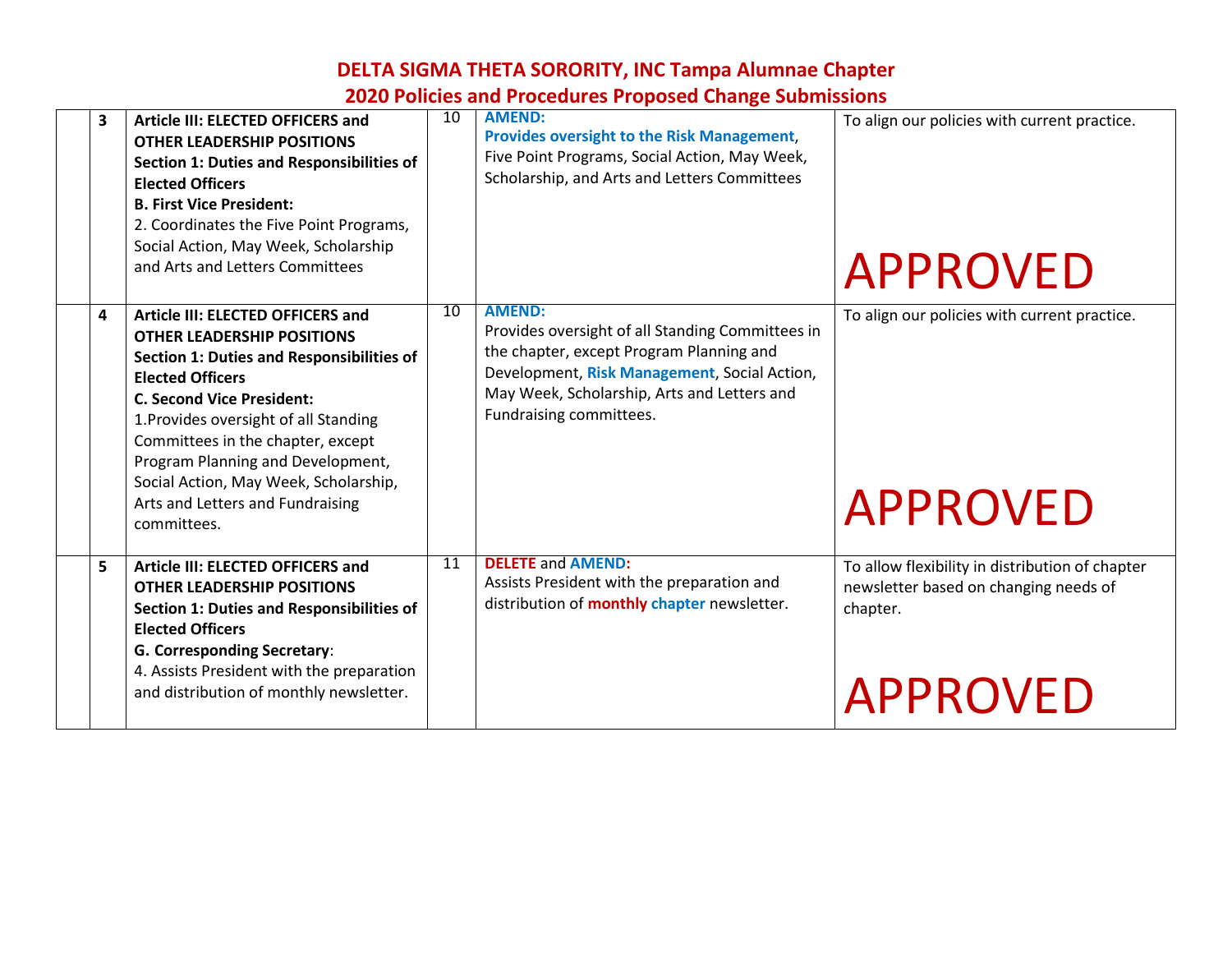| 6              | Article III: ELECTED OFFICERS and                | 11 | <b>DELETE ENTIRE SECTIONS 4.A. &amp; 4.B</b>        | To align with current practice                  |
|----------------|--------------------------------------------------|----|-----------------------------------------------------|-------------------------------------------------|
|                | <b>OTHER LEADERSHIP POSITIONS</b>                |    | <b>AMEND:</b>                                       |                                                 |
|                | <b>Section 1: Duties and Responsibilities of</b> |    | Articles for newsletter must be submitted by        |                                                 |
|                | <b>Elected Officers</b>                          |    | deadline and be approved by President for           |                                                 |
|                | <b>G. Corresponding Secretary:</b>               |    | inclusion in the newsletter prior to distribution.  | To align with current practice; provides        |
|                | 4.a Personal announcements for the               |    |                                                     | consistency and limits number of people         |
|                | chapter's newsletter must be submitted           |    | ADD:                                                | making announcements at the end of              |
|                | by the appropriate deadline to the               |    | 5. Reads "For the Good of the Order"                | meetings                                        |
|                | Chapter President in writing and signed          |    | announcements must be submitted on                  |                                                 |
|                | by the announcing member of the                  |    | appropriate form in writing prior to by the end     |                                                 |
|                | Tampa Alumnae Chapter.                           |    | of the chapter meeting.                             |                                                 |
|                |                                                  |    |                                                     |                                                 |
|                | 4.b Personal announcements include,              |    | Proposed change #6 Tabled until the next            |                                                 |
|                | but are not limited to, the following:           |    | meeting.                                            |                                                 |
|                | engagement announcements, wedding                |    | Addendum Q - For the Good of the Order Form         |                                                 |
|                | announcements, birth announcements,              |    |                                                     |                                                 |
|                | housewarmings, birthday parties, and             |    |                                                     |                                                 |
|                | baby dedications. When applicable, all           |    |                                                     |                                                 |
|                | announcements must be accompanied                |    |                                                     |                                                 |
|                | by an invitation to the chapter.                 |    |                                                     |                                                 |
| $\overline{7}$ | Article III: ELECTED OFFICERS and                | 11 | <b>DELETE and AMEND:</b>                            | To allow flexibility in distribution of chapter |
|                | <b>OTHER LEADERSHIP POSITIONS</b>                |    | Assists with the <b>monthly chapter</b> newsletter. | newsletter based on changing needs of           |
|                | <b>Section 1: Duties and Responsibilities of</b> |    |                                                     | chapter.                                        |
|                | <b>Elected Officers</b>                          |    |                                                     |                                                 |
|                | H. Assistant Corresponding Secretary:            |    |                                                     |                                                 |
|                | 2. Assists with the monthly newsletter.          |    |                                                     |                                                 |
|                |                                                  |    |                                                     | <b>APPROVED</b>                                 |
|                |                                                  |    |                                                     |                                                 |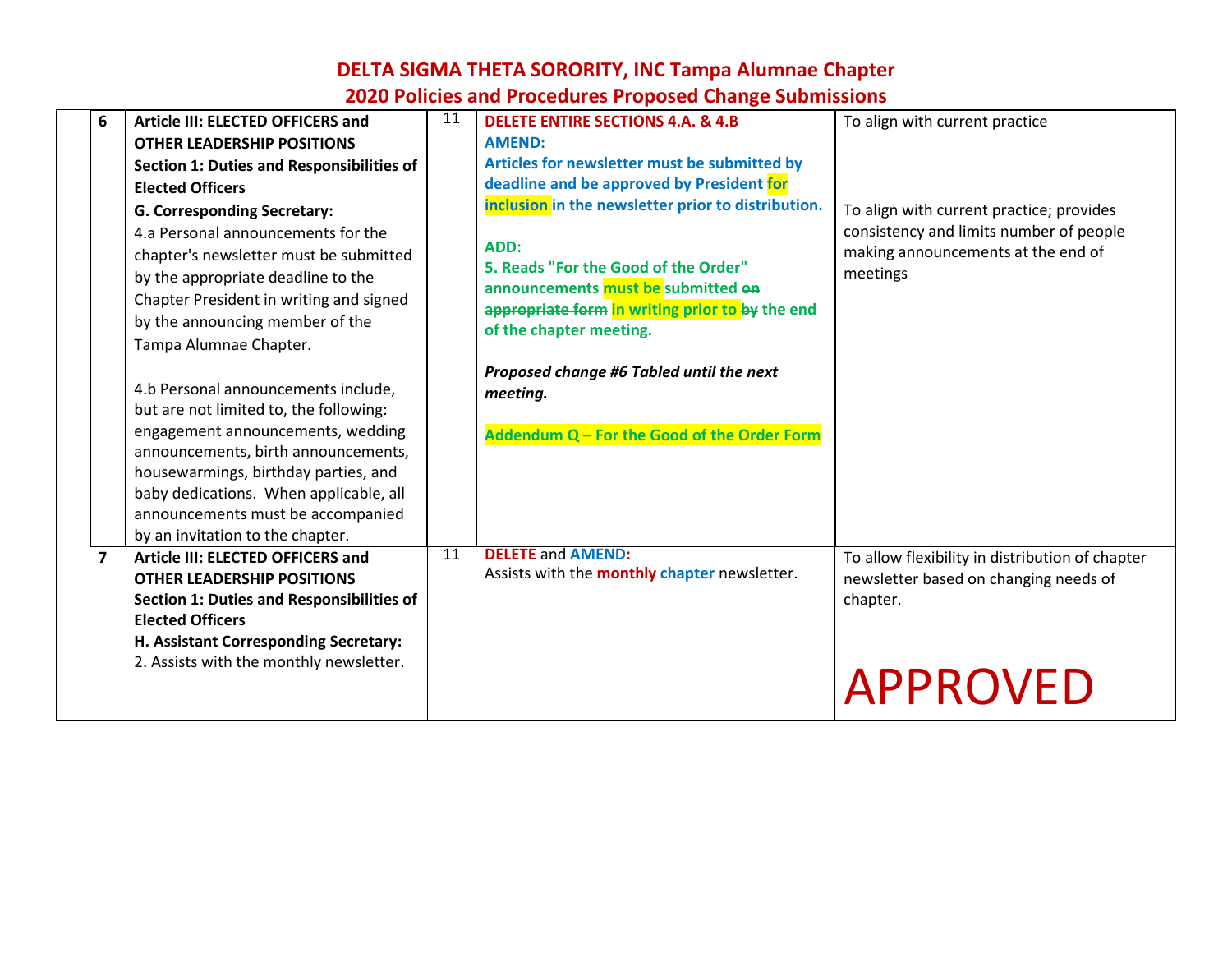#### **8 Article III: ELECTED OFFICERS and OTHER LEADERSHIP POSITIONS Section 1: Duties and Responsibilities of Elected Officers J. Assistant Treasurer**: 2. Completes and signs Serve as co-chairsoror of the Budget and Finance Committee. 12 **DELETE: Completes and signs** Serve as co-chairsoror of the Budget and Finance Committee. Removing clerical error made in transcription into new P&P template APPROVED **9 Article III: ELECTED OFFICERS and OTHER LEADERSHIP POSITIONS Section 2: Duties and Responsibilities of Appointed Positions** F. Risk Management Coordinator 14 **ADD (under #9): The chapter will reimburse sorors, parents, and community volunteers the base fee of the background check once they have volunteered a minimum of 4 sessions. The request for reimbursement must be submitted to the chapter by the soror, parent, or community volunteer. All requests for reimbursement must be submitted by March 1st in the sororal year that the background check was completed. RE-NUMBER SECTION UPON ADDITION** Historically, the chapter would cover the full cost of background checks for sorors, parents, and community volunteers. The current vendor used by Grand Chapter requires each individual to go online and submit their payment for both portions of the background check (Criminal and Motor Vehicle). Fees vary with each state. Criminal Background: \$25.00 Motor Vehicle: \$10.02 This change in policy is requesting the chapter to cover the Criminal Background check after the volunteer has participated in at least 4 sessions. APPROVED

# **DELTA SIGMA THETA SORORITY, INC Tampa Alumnae Chapter**

**2020 Policies and Procedures Proposed Change Submissions**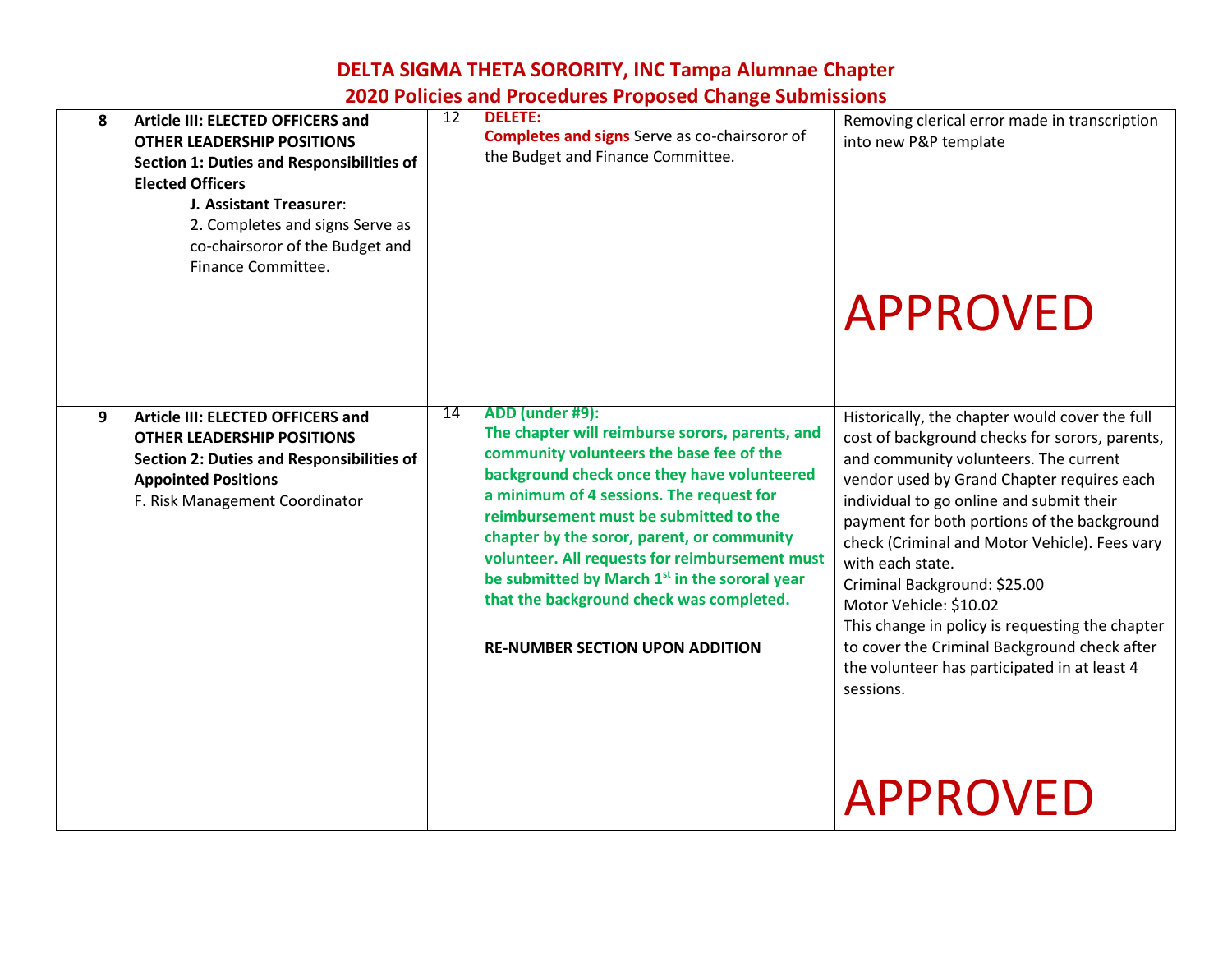|    |                                                                                                                                                                                                                                                                                                                                                                                                |                 | ZUZU I UNUKS ANU I TUCKUM KS I TUPUSKU CNANKK JUDINISSIONS                                                                                                                                                                                                                                                                          |                                                                                                                                                                                                                                                                                   |
|----|------------------------------------------------------------------------------------------------------------------------------------------------------------------------------------------------------------------------------------------------------------------------------------------------------------------------------------------------------------------------------------------------|-----------------|-------------------------------------------------------------------------------------------------------------------------------------------------------------------------------------------------------------------------------------------------------------------------------------------------------------------------------------|-----------------------------------------------------------------------------------------------------------------------------------------------------------------------------------------------------------------------------------------------------------------------------------|
| 10 | Article III: ELECTED OFFICERS and<br><b>OTHER LEADERSHIP POSITIONS</b><br><b>Section 2: Duties and Responsibilities of</b><br><b>Appointed Positions</b><br>G. Keeper of the Muses and Graces<br>(chapter)                                                                                                                                                                                     | 14              | <b>DELETE: ENTIRE SECTION</b>                                                                                                                                                                                                                                                                                                       | Better alignment with current practices of<br>Grand Chapter. This position only exists on<br>the Minerva Circle during Membership Intake.<br>** This is a recommendation coming from the<br>Southern Region Member of Scholarship and<br>Standards Committee**<br><b>APPROVED</b> |
| 11 | Article III: ELECTED OFFICERS and<br><b>OTHER LEADERSHIP POSITIONS</b><br><b>Section 3: Duties and Responsibilities of</b><br><b>Elected Positions</b><br>A. Historian                                                                                                                                                                                                                         | 15              | <b>REMOVE AND PLACE UNDER SECTION 2:</b><br><b>APPOINTED POSITIONS</b><br><b>RE-LETTER SECTION UPON REMOVAL</b>                                                                                                                                                                                                                     | Better alignment with current practices of<br><b>Grand Chapter</b><br>** This is a recommendation coming from the<br>Southern Region Member of Scholarship and<br>Standards Committee**<br><b>APPROVED</b>                                                                        |
| 12 | Article IV: COMMITTEE DUTIES,<br>RESPONSIBILITIES, AND MEMBERSHIP<br><b>COMPOSITION</b><br><b>Section 1: Standing Committees</b><br>K. Membership Services<br>5. Courtesy<br>b) Death<br>In the case of a soror's<br>iv.<br>death, flowers will be sent<br>according to the Protocol<br>and Traditions Manual. In<br>addition, the Courtesy<br>Committee will send the<br>family a resolution. | $\overline{20}$ | <b>AMEND:</b><br>In the case of a soror's death, flowers will be<br>sent according to the Protocol and Traditions<br>Manual. In addition, the Courtesy Committee<br>will send the family a resolution, using the<br>sample resolution template (see Addendum P).<br>Individual expressions of courtesy by sorors are<br>encouraged. | Providing a template assists the Courtesy<br>Committee in the creation and submission of<br>a resolution to family of deceased soror.                                                                                                                                             |
|    | Individual expressions of                                                                                                                                                                                                                                                                                                                                                                      |                 |                                                                                                                                                                                                                                                                                                                                     | <b>APPROVED</b>                                                                                                                                                                                                                                                                   |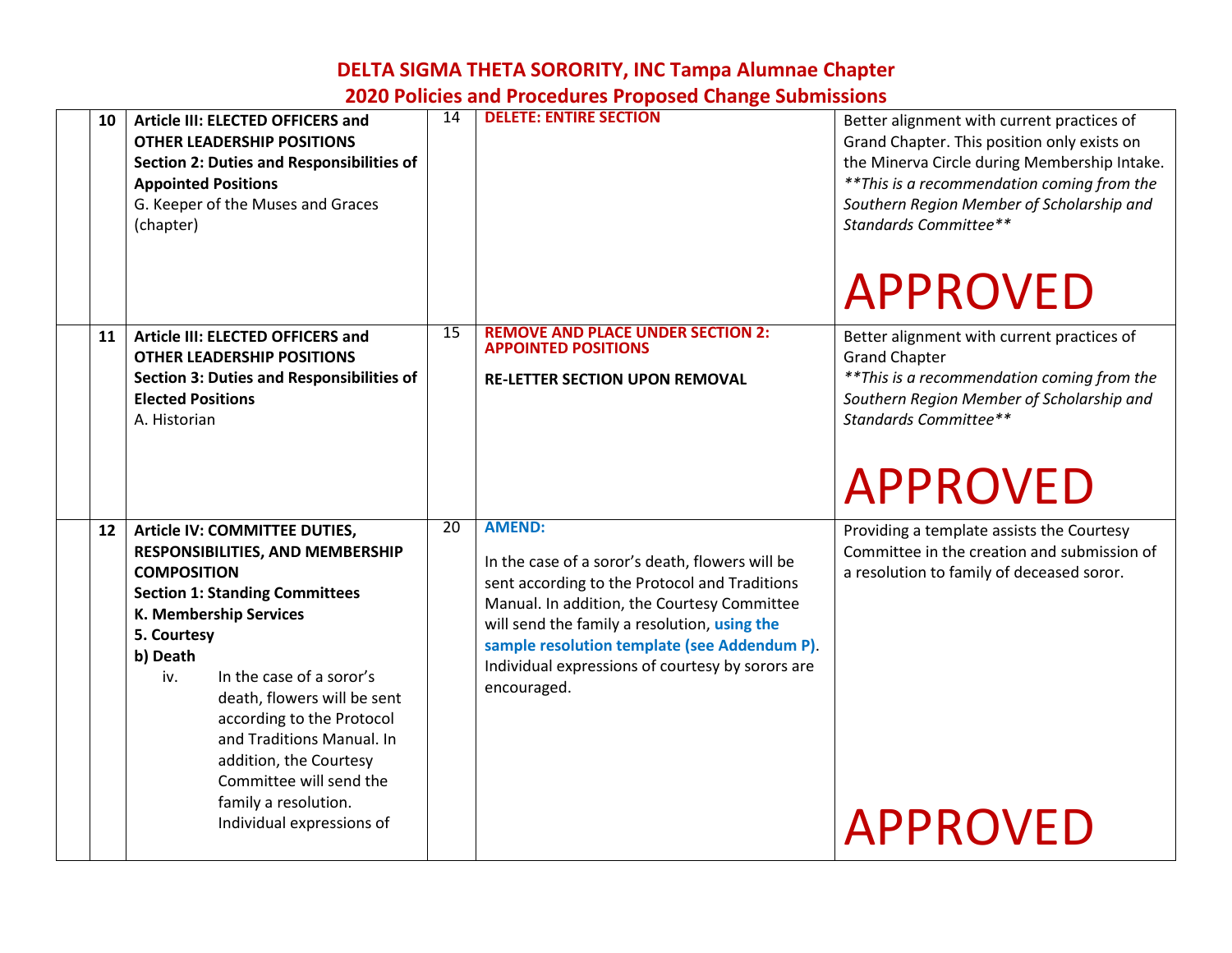|    | courtesy by sorors are<br>encouraged.                                                                                                                                                                                                                                                                                                                                                                                                                                                         |    |                                                                                                                                                                                                                                                                                                                                                                                                                                                                                                                                                               |                                                                                                                                                   |
|----|-----------------------------------------------------------------------------------------------------------------------------------------------------------------------------------------------------------------------------------------------------------------------------------------------------------------------------------------------------------------------------------------------------------------------------------------------------------------------------------------------|----|---------------------------------------------------------------------------------------------------------------------------------------------------------------------------------------------------------------------------------------------------------------------------------------------------------------------------------------------------------------------------------------------------------------------------------------------------------------------------------------------------------------------------------------------------------------|---------------------------------------------------------------------------------------------------------------------------------------------------|
| 13 | Article IV: COMMITTEE DUTIES,<br>RESPONSIBILITIES, AND MEMBERSHIP<br><b>COMPOSITION</b><br><b>Section 1: Standing Committees</b><br>K. Membership Services<br>5. Courtesy<br>(f). Observance of Anniversaries,<br><b>Retirements, Etc.:</b><br>Each year, sorors who have<br>i.<br>been in the Tampa Alumnae<br>Chapter for 25 years (Silver<br>Anniversary) or 50 years<br>(Golden Anniversary) shall<br>receive a special recognition<br>memoir such as a plaque,<br>not to exceed \$25.00. | 21 | <b>AMEND:</b><br>Sorors who have been a member of Delta Sigma<br>Theta Sorority, Inc. for 25 or 50 years and are a<br>financial members shall receive a special<br>recognition memoir from National<br>Headquarters. (i.e. plaque, pin, etc.)                                                                                                                                                                                                                                                                                                                 | Change needed to sync with current Grand<br>Chapter practice.<br><b>APPROVED</b>                                                                  |
| 14 | Article IV: COMMITTEE DUTIES,<br>RESPONSIBILITIES, AND MEMBERSHIP<br><b>COMPOSITION</b><br><b>Section 1: Standing Committees</b><br>K. Membership Services                                                                                                                                                                                                                                                                                                                                    | 21 | <b>ADD (THEN RENUMBER SECTION):</b><br>K.8. Emerging Leaders Committee<br>1. The purpose of this committee is to<br>continuously develop members for<br>greater leadership in Delta at the local,<br>regional and national levels.<br>2. Committee will consist of a co-chair and<br>members appointed by the President<br>who have previous Delta leadership<br>experience at least at the chapter level<br>through elected offices or positions.<br>3. Committee will plan and implement<br>leadership development activities for<br>selected participants. | To continuously develop members of the<br>Tampa Alumnae chapter for greater<br>leadership in Delta at the local, regional and<br>national levels. |
| 15 | Article IV: COMMITTEE DUTIES,<br>RESPONSIBILITIES, AND MEMBERSHIP<br><b>COMPOSITION</b>                                                                                                                                                                                                                                                                                                                                                                                                       | 24 | <b>AMEND ENTIRE SECTION TO READ:</b><br>Assist in setting and maintaining the strategic<br>direction of the Tampa Alumnae Chapter.                                                                                                                                                                                                                                                                                                                                                                                                                            | The recommended amended purpose of<br>Strategic planning committee aligns with the<br>National Strategic Planning committee.                      |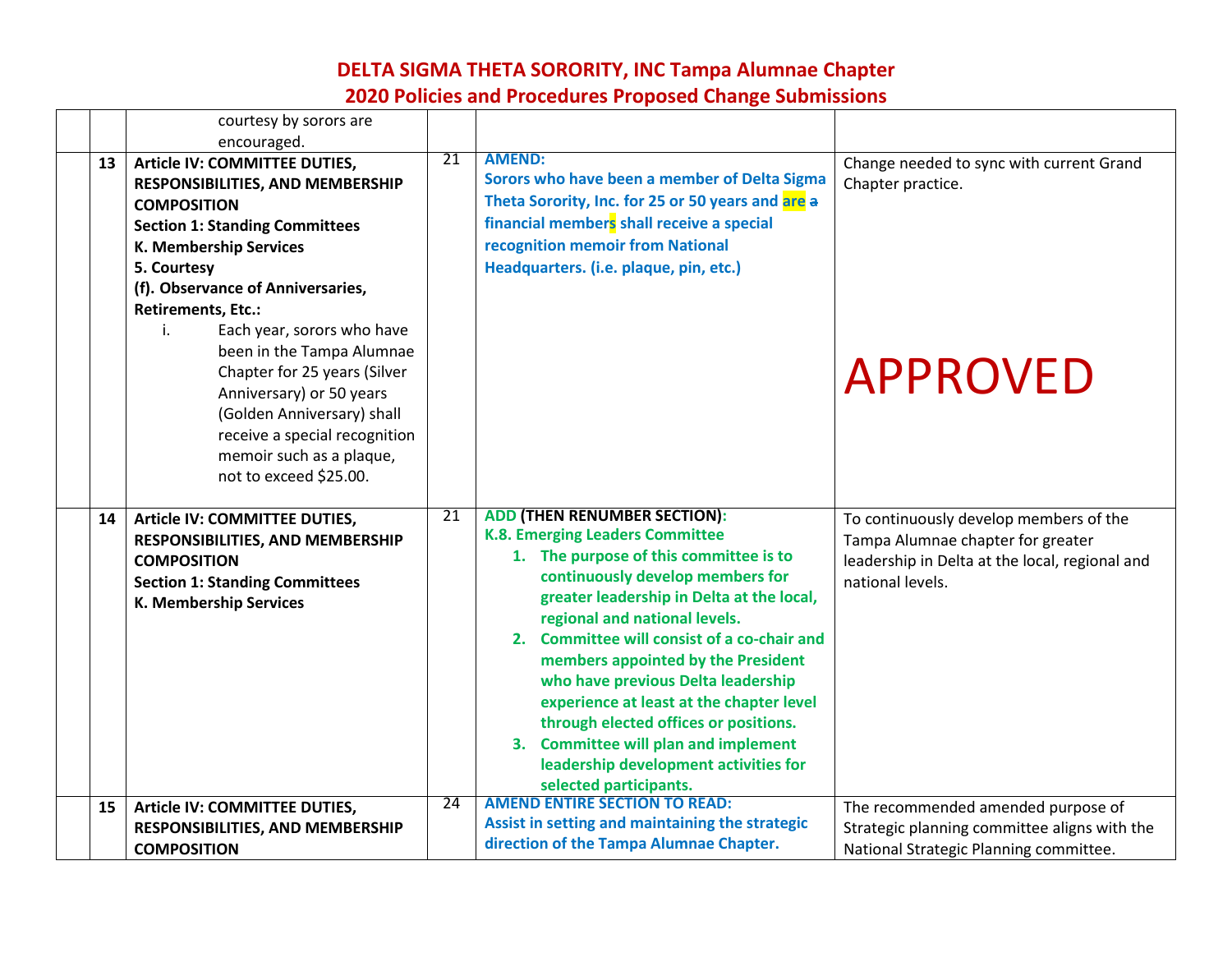| <b>Section 1: Standing Committees</b><br><b>U. Strategic Planning</b><br>The Strategic Planning Committee will<br>collaborate with community partners to<br>identify strategic priorities that will be<br>aligned with the organizational vision, | 1. Make recommendations to Executive<br><b>Board and Chapter as it relates to the</b><br>organization's vision, strategic<br>initiatives, major programs and<br>services.<br>2. Ensure the chapter has established an       | The recommended amended duties align with<br>the responsibilities that govern a Strategic<br>Planning Committee.                                                                                                                      |
|---------------------------------------------------------------------------------------------------------------------------------------------------------------------------------------------------------------------------------------------------|-----------------------------------------------------------------------------------------------------------------------------------------------------------------------------------------------------------------------------|---------------------------------------------------------------------------------------------------------------------------------------------------------------------------------------------------------------------------------------|
| goals, measurable objectives, and<br>proposed activities of the Tampa<br>Alumnae Chapter of Delta Sigma Theta<br>Sorority, Incorporated. Specific duties<br>include:                                                                              | effective strategic planning process,<br>including development of a three to five<br>year strategic plan with measurable<br>goals and time targets.<br>3. Assist in development of a strategic                              |                                                                                                                                                                                                                                       |
| 1. Create a 3-5-year strategic<br>plan that outlines service<br>goals of the Tampa Alumnae<br>Chapter that meets the<br>needs of the Hillsborough<br>community.                                                                                   | dashboard of key indicators.<br>4. Monitor the chapter's performance<br>against measurable targets.<br>5. Annually review the strategic plan and<br>recommend updates as needed based<br>on changes in community needs, and |                                                                                                                                                                                                                                       |
| 2. Identity funding resources<br>needed to respond to<br>community demands.<br>3. Assist in identifying or<br>develop branding collateral<br>and other basic marketing                                                                            | other factors.<br>6. Develop criteria for chapter to use in<br>the evaluation of prospective strategic<br>initiatives.<br>$U.$ #2                                                                                           | Better aligns with duties of Grants Committee.                                                                                                                                                                                        |
| tools.<br>4. Identify and maintain a<br>database of community<br>partners                                                                                                                                                                         | Move to H.- Grants committee.<br>$U.$ #3<br><b>Move to P. Public Relations</b><br>U. #4<br>Move to N. Program Planning and Development                                                                                      | Better aligns with duties of Public Relations<br>Committee<br>Better aligns with committees that fall under<br>Program Planning and Development, as the<br>majority of the community partners support                                 |
| 16<br><b>ARTICLE VIII: FISCAL POLICIES AND</b><br><b>PROCEDURES</b><br><b>Section 2: National and Local Dues</b><br>Tampa Alumnae Chapter shall be<br>financed by the dues from its                                                               | <b>AMEND:</b><br>30<br>Local dues are currently \$200. In order to be<br>financial, a soror must pay both local and<br>national dues.                                                                                       | these initiatives.<br>To avoid the fiscal predicament experienced<br>by Grand Chapter due to Life Memberships.<br>Chapter Dues should incrementally increase<br>to reflect changes in the cost of doing<br>business (i.e. inflation). |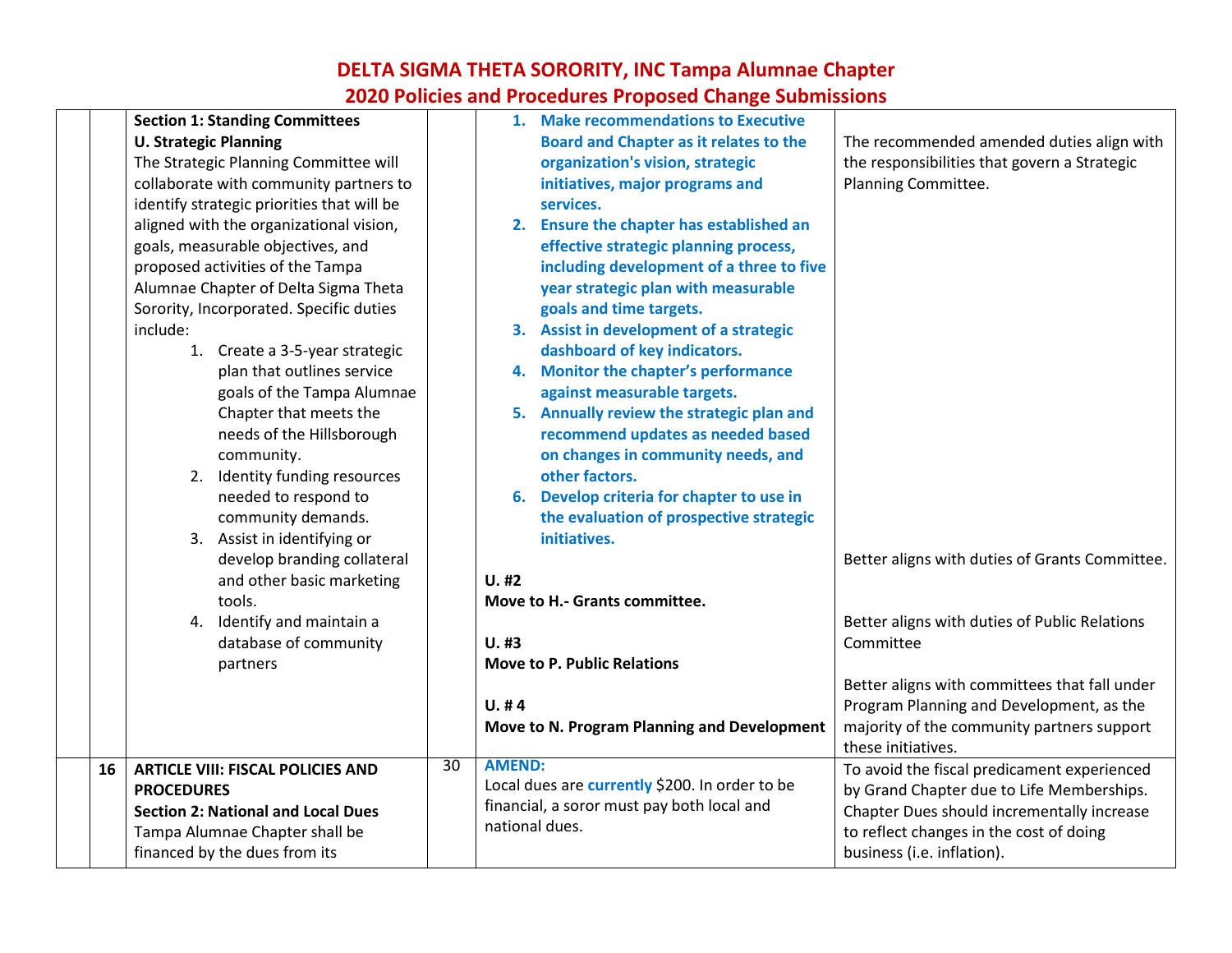|    | membership and other appropriate<br>contributions. Local and national dues<br>are payable by sorority meeting in                                                                                       |    |                                                                                                                                                                    |                                                                                          |
|----|--------------------------------------------------------------------------------------------------------------------------------------------------------------------------------------------------------|----|--------------------------------------------------------------------------------------------------------------------------------------------------------------------|------------------------------------------------------------------------------------------|
|    | March of each year. Local dues are<br>\$200. In order to be financial, a soror                                                                                                                         |    |                                                                                                                                                                    |                                                                                          |
|    | must pay both local and national dues.                                                                                                                                                                 |    | <b>DELETE:</b>                                                                                                                                                     |                                                                                          |
|    | A. Local Chapter Dues - Members<br>will be responsible for local dues<br>according to the established fee<br>voted upon by the chapter<br>members 1. Local dues shall be<br>increased by \$10.00 every | 31 | Local dues shall be increased by \$10.00 every<br>election year. and shall not exceed \$200.00 per<br>year                                                         |                                                                                          |
|    | election year and shall not<br>exceed \$200.00 per year.                                                                                                                                               |    |                                                                                                                                                                    |                                                                                          |
| 17 | <b>ARTICLE VIII: FISCAL POLICIES AND</b><br><b>PROCEDURES</b><br><b>Section 2: National and Local Dues</b>                                                                                             | 31 | <b>ADD: (C)</b><br><b>Exemption from Payment of Local Dues and</b><br>Fees:<br>The Past National President shall be<br>1.<br>exempt from the payment of local dues | Aligns with Grand Chapter Bylaws Exemptions<br>listed in Article X: Section 14, Page 64. |
| 18 | <b>ARTICLE VIII: FISCAL POLICIES AND</b>                                                                                                                                                               | 31 | and fees.<br><b>DELETE: Example in parenthesis and last</b>                                                                                                        |                                                                                          |
|    | <b>PROCEDURES</b>                                                                                                                                                                                      |    | sentence.                                                                                                                                                          |                                                                                          |
|    | <b>Section 5: Transfer of Dues</b>                                                                                                                                                                     |    |                                                                                                                                                                    |                                                                                          |
|    | A. Any member who transfers to                                                                                                                                                                         |    | Request for a prorated refund may be submitted                                                                                                                     |                                                                                          |
|    | another chapter and requests a                                                                                                                                                                         |    | up to the third month (November) into the                                                                                                                          |                                                                                          |
|    | refund of local dues paid for the                                                                                                                                                                      |    | sororal year. The prorated amount shall be                                                                                                                         |                                                                                          |
|    | upcoming sororal year must<br>adhere to the following:                                                                                                                                                 |    | decreased by 1/3 for each month up to the third<br>month (e.g. September (request prior to 1st                                                                     |                                                                                          |
|    | 3) Request for a prorated refund                                                                                                                                                                       |    | meeting) – refund = $$120;$ October = $$80;$ and                                                                                                                   |                                                                                          |
|    | may be submitted up to the third                                                                                                                                                                       |    | November = \$40). Request made after the first                                                                                                                     |                                                                                          |
|    | month (November) into the sororal                                                                                                                                                                      |    | meeting of the first month will be credited for                                                                                                                    |                                                                                          |
|    | year. The prorated amount shall be                                                                                                                                                                     |    | the second month and the soror will receive a                                                                                                                      |                                                                                          |
|    | decreased by 1/3 for each month up                                                                                                                                                                     |    | prorated refund.                                                                                                                                                   |                                                                                          |
|    | to the third month (e.g. September                                                                                                                                                                     |    |                                                                                                                                                                    |                                                                                          |
|    | (request prior to 1st meeting) -<br>refund = $$120; October = $80; and$                                                                                                                                |    |                                                                                                                                                                    |                                                                                          |
|    | November = \$40). Request made                                                                                                                                                                         |    |                                                                                                                                                                    |                                                                                          |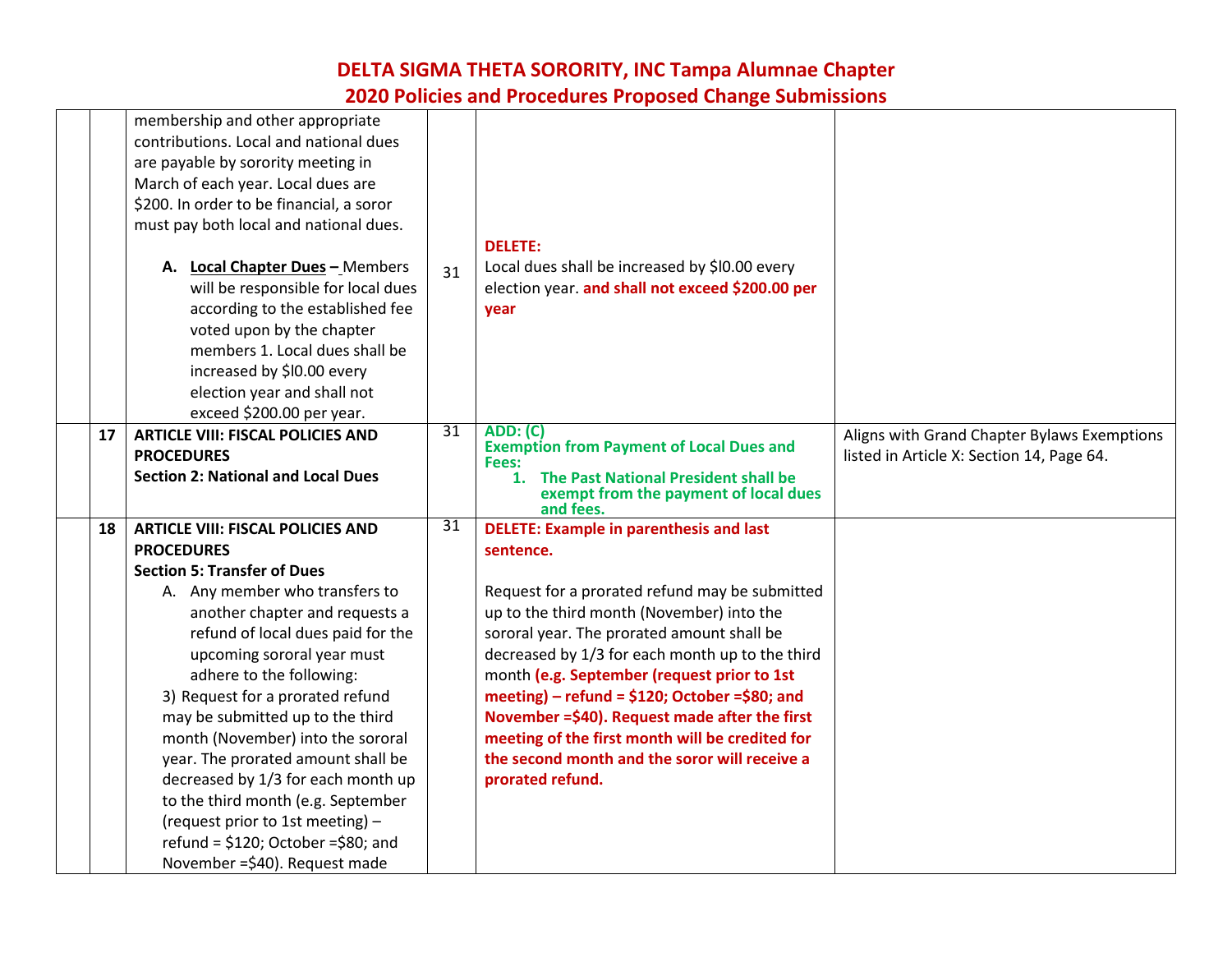|    | after the first meeting of the first<br>month will be credited for the                                                                                                                                                                                                                                                                                                                                                                                                                                          |    |                                                                                                                                                                                                                                                                                                                                                                                                                                         |                                                                        |
|----|-----------------------------------------------------------------------------------------------------------------------------------------------------------------------------------------------------------------------------------------------------------------------------------------------------------------------------------------------------------------------------------------------------------------------------------------------------------------------------------------------------------------|----|-----------------------------------------------------------------------------------------------------------------------------------------------------------------------------------------------------------------------------------------------------------------------------------------------------------------------------------------------------------------------------------------------------------------------------------------|------------------------------------------------------------------------|
|    | second month and the soror will                                                                                                                                                                                                                                                                                                                                                                                                                                                                                 |    |                                                                                                                                                                                                                                                                                                                                                                                                                                         |                                                                        |
|    | receive a prorated refund.                                                                                                                                                                                                                                                                                                                                                                                                                                                                                      |    |                                                                                                                                                                                                                                                                                                                                                                                                                                         |                                                                        |
| 19 | <b>ARTICLE VIII: FISCAL POLICIES AND</b><br><b>PROCEDURES</b><br><b>Section 5: Transfer of Dues</b><br>B. Any soror currently confirmed<br>financial with Grand Chapter<br>and with her previous local                                                                                                                                                                                                                                                                                                          | 31 | <b>DELETE and AMEND:</b><br>Any soror currently confirmed financial with<br>Grand Chapter and with her previous local<br>chapter, shall not be re-assessed shall not be<br>required to pay dues to Tampa Alumnae Chapter<br>(TAC) for the remainder of that fiscal year.                                                                                                                                                                | Delta Sigma Theta Sorority, Inc. does not<br>"assess" members.         |
|    | chapter, shall not be re-assessed<br>dues to Tampa Alumnae<br>Chapter (TAC) for the remainder<br>of that fiscal year.                                                                                                                                                                                                                                                                                                                                                                                           |    |                                                                                                                                                                                                                                                                                                                                                                                                                                         |                                                                        |
| 20 | <b>ARTICLE VIII: FISCAL POLICIES AND</b><br><b>PROCEDURES</b><br><b>Section 5: Method of Payment</b><br>C. PayPal can be used as an alternate<br>payment method for committee activity<br>but not for chapter dues payment. The<br>fees to use PayPal can be passed on to<br>individuals who use PayPal or any<br>merchant account, with the exception<br>for the payment of dues. The Chapter<br>will ensure adherence to the newly<br>revised Fiscal Officer's Manual for<br>related PayPal business accounts | 32 | <b>DELETE and AMEND:</b><br>PayPal can be used as an alternate payment<br>method for committee activity but not for<br>including chapter dues payment. The fees to use<br>PayPal can be passed on to individuals who use<br>PayPal or any merchant account, with the<br>exception for the payment of dues. The Chapter<br>will ensure adherence to the newly revised Fiscal<br>Officer's Manual for related PayPal business<br>accounts | Change to include paying of dues using<br>PayPal.                      |
| 21 | <b>ARTICLE VIII: FISCAL POLICIES AND</b><br><b>PROCEDURES</b><br><b>Section 13: Additional Fiscal Policies</b><br>and Procedures<br>B. Scholarship Policies, Requirements<br>and Selection Procedures:<br>1. High School Scholarship<br>a. Guidelines and Selection Process:                                                                                                                                                                                                                                    | 34 | <b>AMEND:</b><br>Must have a 3.0 grade point average or better.                                                                                                                                                                                                                                                                                                                                                                         | This change will expand access to a greater<br>population of students. |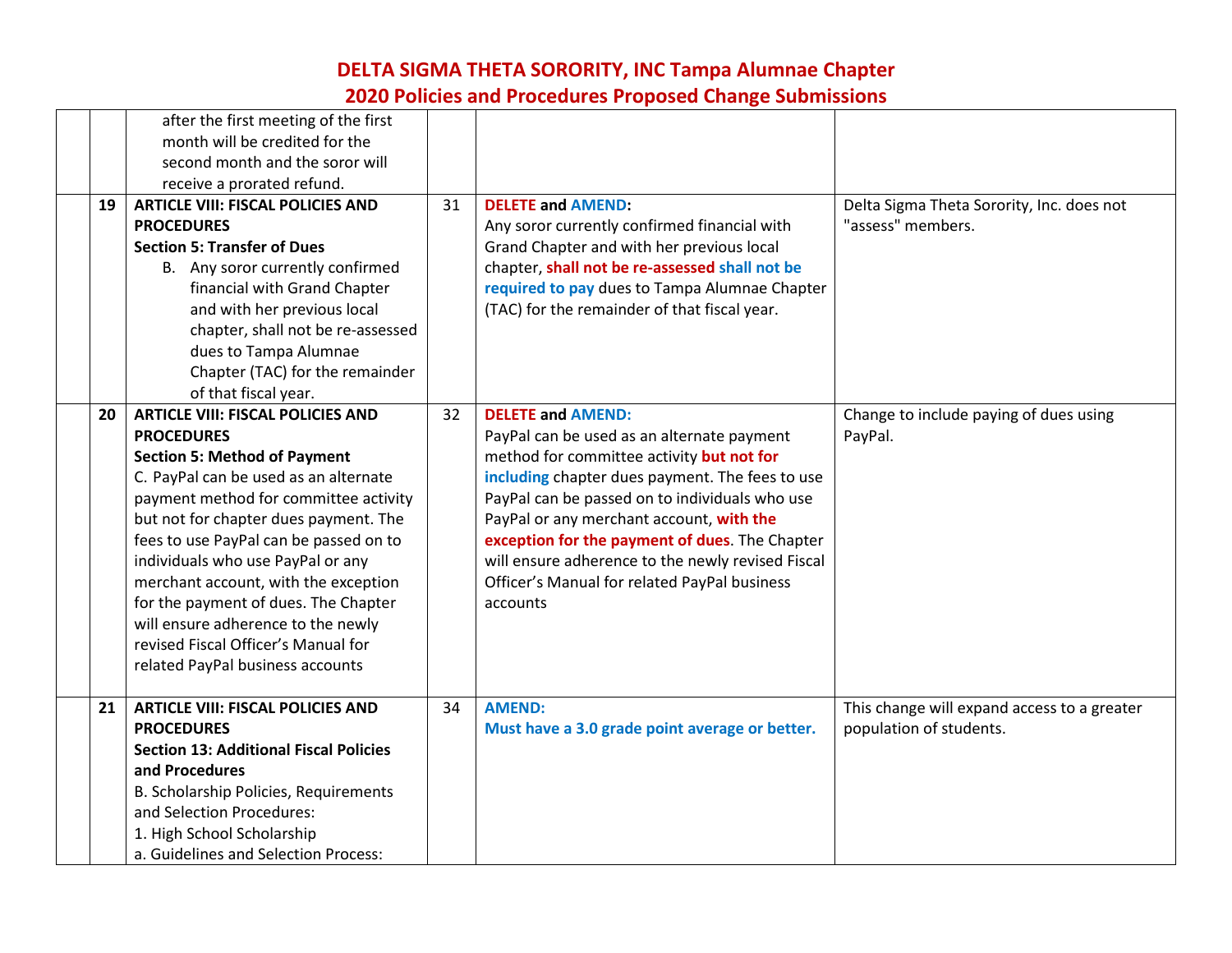|         | iii. Must have a 3.5 grade point average<br>or better.                                                                                                                                                                                                                                                                                                                                                                                                                                 |    |                                                                                                                                                                                                                                                                                                                                                                                                                                                                                      |                                                                                                                                                                                                                                                                      |
|---------|----------------------------------------------------------------------------------------------------------------------------------------------------------------------------------------------------------------------------------------------------------------------------------------------------------------------------------------------------------------------------------------------------------------------------------------------------------------------------------------|----|--------------------------------------------------------------------------------------------------------------------------------------------------------------------------------------------------------------------------------------------------------------------------------------------------------------------------------------------------------------------------------------------------------------------------------------------------------------------------------------|----------------------------------------------------------------------------------------------------------------------------------------------------------------------------------------------------------------------------------------------------------------------|
| $22 \,$ | <b>ARTICLE VIII: FISCAL POLICIES AND</b><br><b>PROCEDURES</b><br><b>Section 13: Additional Fiscal Policies</b><br>and Procedures<br>J. PayPal Account-The PayPal<br>account is to be used to accept<br>donations and advertisements.                                                                                                                                                                                                                                                   | 38 | <b>AMEND:</b><br>The PayPal account is to be used to accept<br>chapter dues, donations, and advertisements.                                                                                                                                                                                                                                                                                                                                                                          | Change to include paying of dues using<br>PayPal.                                                                                                                                                                                                                    |
| 23      | <b>ARTICLE XIII: MEMBERSHIP INTAKE</b><br><b>Section 2: Minerva Circle</b><br>A. Handling Minerva Circle Members<br>with Relatives as Applicant:<br>1. Sorors who are family members of<br>applicants for membership are eligible<br>to serve on the Minerva Circle; however,<br>they must recuse themselves from<br>scoring the packet and participating in<br>the interview process of their relative<br>(to include mother, daughter, sister,<br>granddaughter, or niece of soror). | 42 | <b>DELETE and ADD:</b><br>Sorors who are family members of applicants<br>for membership are eligible to serve on the<br>Minerva Circle; however, they must recuse<br>themselves from scoring the packet and<br>participating in the interview process of their<br>relative (to include mother, daughter, sister,<br>granddaughter, or niece of soror).<br>The chapter will follow the processes outlined<br>in The Administrative Procedures for<br><b>Membership Intake (APMI).</b> | Policies related to Membership Intake process<br>are constantly changing. This change in our<br>policy allows the chapter to remain compliant<br>with the current policies approved by the<br>National Scholarship and Standards<br>committee as listed in the APMI. |
| 24      | <b>ARTICLE XIV: CHAPTER</b><br><b>REPRESENTATION</b><br><b>Section 1: Voting and Alternate</b><br><b>Delegate</b><br>A. Regional Conference and<br><b>National Convention</b><br>2. The 1st Vice president shall be the<br>alternate delegate to the National<br>Convention/Regional Conference.                                                                                                                                                                                       | 42 | <b>AMEND:</b><br>The 1 <sup>ST</sup> Vice President, who will assume office<br>immediately preceding the National Convention<br>and Regional Conference, shall be the alternate<br>delegate to the National Convention/Regional<br>Conference.                                                                                                                                                                                                                                       | To provide clarity and consistent language as<br>stated in A.1.<br><b>APPROVED</b>                                                                                                                                                                                   |
| 25      | <b>ADDENDUM P</b>                                                                                                                                                                                                                                                                                                                                                                                                                                                                      |    | ADD:<br><b>Sample Resolution Template</b>                                                                                                                                                                                                                                                                                                                                                                                                                                            | See proposed change #12.<br><b>APPROVED</b>                                                                                                                                                                                                                          |